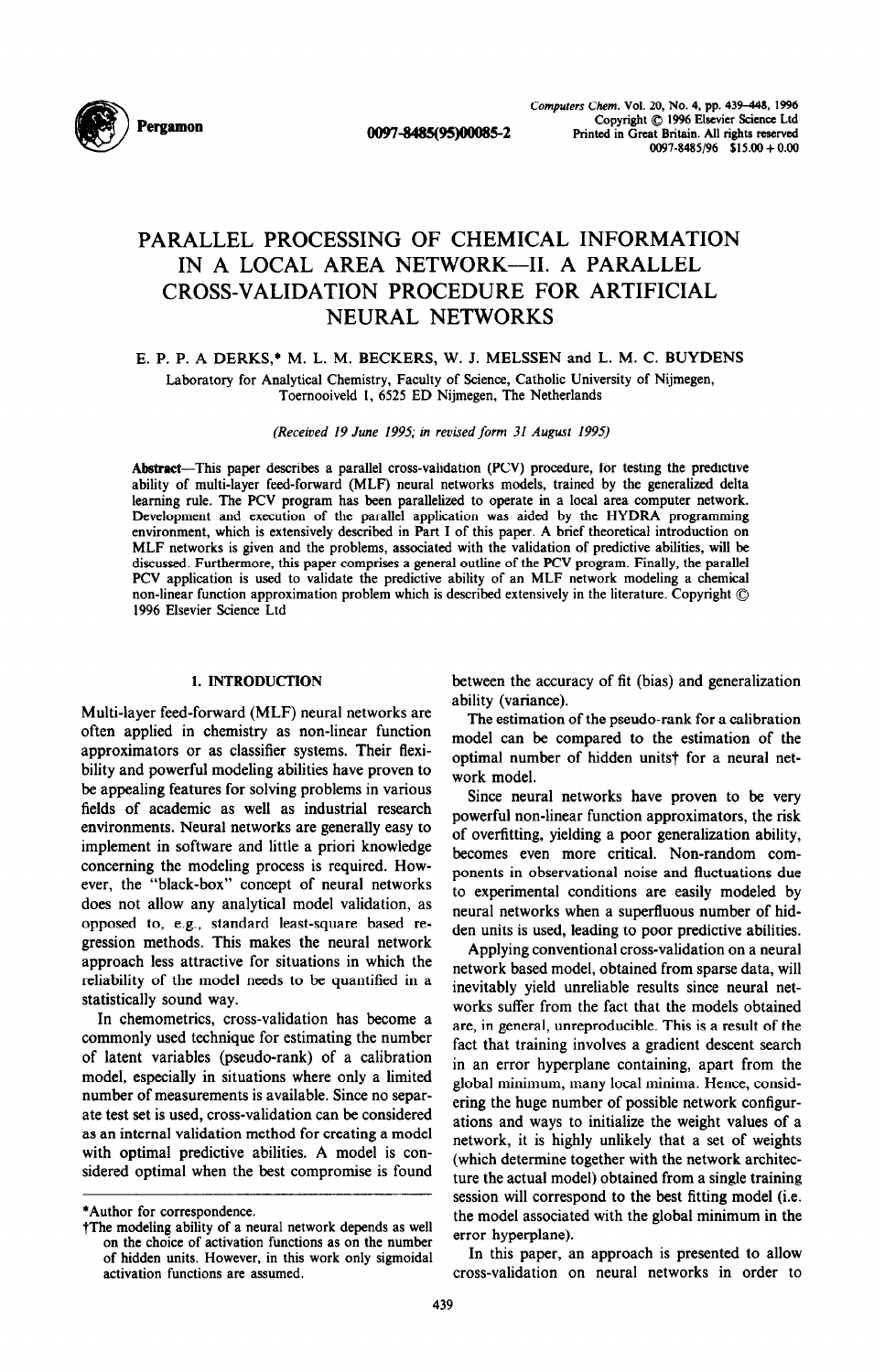estimate the optimal number of hidden units. Our approach is based on the assumption that the probability of finding the global minimum, corresponding to a unique set of weights, increases when multiple starting positions on the error hyperplane are used for the gradient descent search. Although no guarantee can be given that the global minimum will be found, at least the probability of getting stuck in local minima will be reduced considerably.

Since the method described above, requires a lot of computing time and administration (for example, scheduling and monitoring the progress of the training sessions), a parallel extension of the conventional cross-validation procedure has been developed.

Since this work focuses on the implementation of the PCV procedure for MLF networks, a brief introduction about MLF neural networks and crossvalidation is given. [For technical details of the parallel program environment HYDRA, the reader is referred to Melssen *et al. (1996).]* Additionally, an application of the parallel cross-validation procedure on a real-world dataset, taken from de Weijer *et al. (1992),* describing the relation between the physical structure and the properties of PET yarns, will be discussed.

#### 2. THEORY

#### 2.1. *MLF networks*

Output layer

Hidden layer

**Input layer** 

 $\int$   $\Lambda$ 

 $h1$ 

**I** W

Artificial neural networks (ANN) are based on concepts of the behavior of the human brain. Although artificial neural networks are primitive compared to their biological counterparts, they exhibit some interesting properties which make them useful as multivariate tools in various fields of research. During the last decade, ANN have been successfully applied in non-linear modeling, classification, signal processing and process control (White & Sofge, 1992).

Various types of neural networks are known, based on different functionalities. The multi-layered structured networks are popular and widely applied in the field of chemistry. In Fig. 1 the architecture of such



h2

 $x_1$   $x_2$   $x_k$ 

a feed-forward network is shown. The MLF networks generally consist of three layers. The number of neurons in the input and output layer is determined by the dimension (i.e. the number of variables) of the input and output objects, respectively.

Given a dataset  $[X; Y]$ , where the matrix  $X(N \times K)$  contains N vectors consisting of K input variables and where the matrix  $Y(N \times M)$  contains N vectors comprising  $M$  output variables, a general equation for output unit m of a three layered feed-forward network is given by

$$
\hat{y}_{im} = \sum_{j=1}^{L} \lambda_j \Psi(x_i \cdot w_j + w_{0_j}) \tag{1}
$$

where *L* represents the number of hidden units,  $x_i$  is the input vector,  $w_i$  is the vector of the *j*th hidden unit,  $w_0$  is the corresponding bias and  $\lambda_i$  is the associated weight vector connecting the jth hidden unit to the output unit. For notational convenience the bias term is omitted in the following equations by adding it as an extra column vector to the weight matrix *W.* 

The sum of the weighted input is transformed by an activation function  $\Psi$ , usually the sigmoid function:

$$
\Psi(x \cdot w) = \frac{1}{1 + \exp(-(x \cdot w))}.
$$
 (2)

When all data are used simultaneously, equation (1) can be written in matrix form

$$
\hat{Y}_m = \Psi(X^{\mathrm{T}}W) \cdot \Lambda. \tag{3}
$$

Here, *W* represents the input weight matrix  $(K \times L)$ , A represents the  $(L \times M)$  output weight matrix and Y is the matrix containing the activation operators.

The neural network can be trained by minimizing the differences between the predicted and actual outputs as specified by the Root Mean Squared Error (RMSE)

$$
\epsilon_m = \sqrt{\sum_{i=1}^{N} \frac{(y_{im} - \hat{y}_{im})^2}{N}}.
$$
 (4)

The convergence process can be followed by monitoring the overall RMSE  $(\epsilon_0)$ , giving an average indication about the variances of residual errors on the output units, by normalizing the errors on the  $M$ output units

$$
\epsilon_0 = \sqrt{\sum_{m=1}^{M} \frac{\epsilon_m^2}{M}}.
$$
 (5)

The global minimum can be searched by means of gradient descent methods like the generalized delta learning rule (McClelland & Rumelhart, 1988; White & Sofge, 1992) or optimization techniques like genetic algorithms (Schaffer *et al.,* 1992) or simulated annealing (Amato *et al.,* 1991; Bos, 1993). For the MLF networks, gradient descent techniques have become mandatory since these are theoretically well understood and easy to implement in software. However, a severe drawback is that local minima are encountered. In the conventional backpropagation

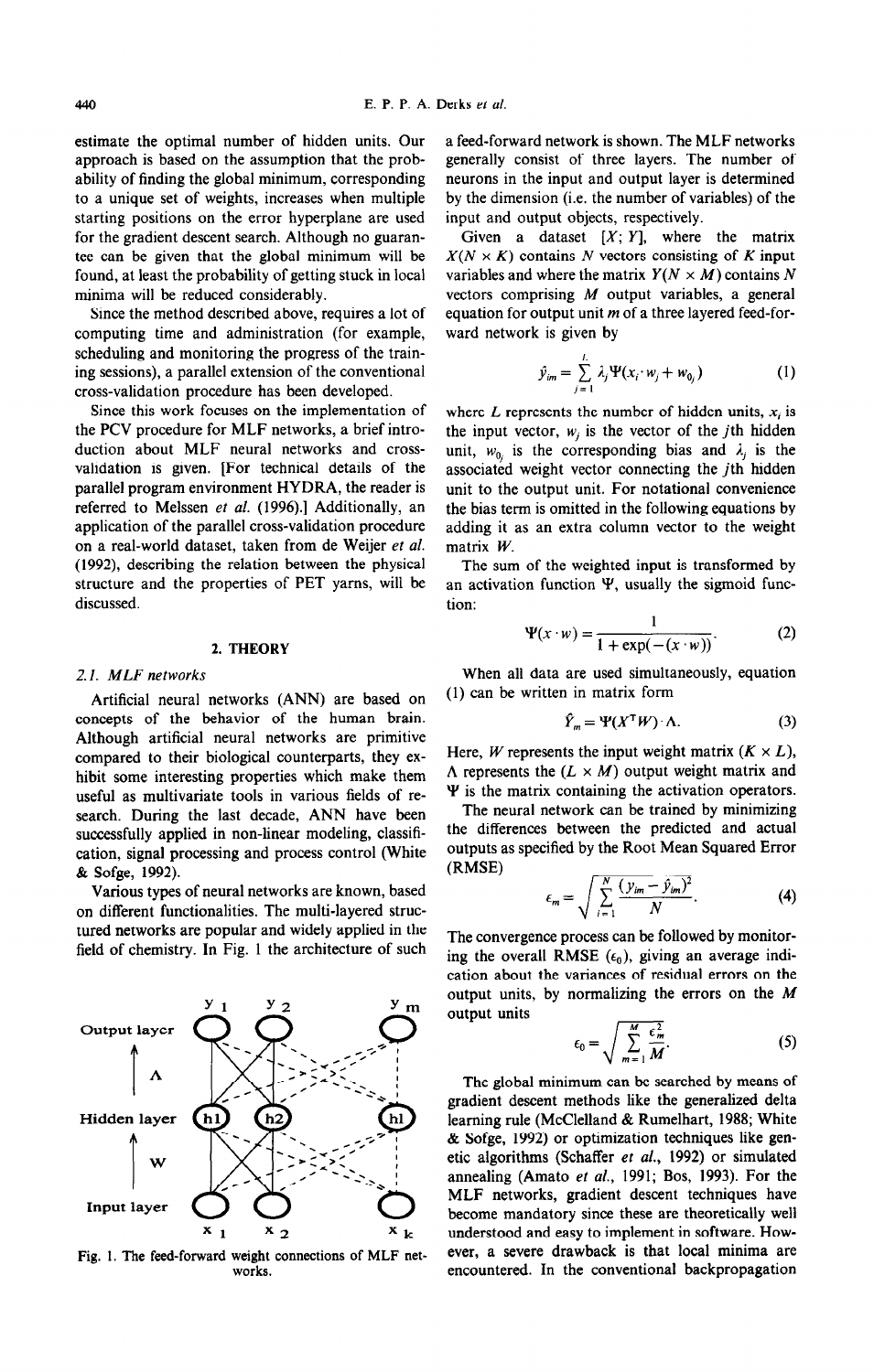

Fig. 2. Subdivision of the data into training and test sets for cross-validation.

algorithm, training is performed by random selection and propagation of patterns from a finite-sized training set yielding a finite number of pathways to escape from a local minimum. Hence, in practice, networks trained by gradient descent methods often fail to converge to the global minimum.

One solution to solve this problem is to incorporate a stochastic element in the search process. This approach introduces an additional random factor to the training process, in order to provide a means to escape from local minima. Commonly, noise to the inputs or weights is added. These techniques are referred to as noise injection (Holmström  $\&$ Koistinen, 1992; Abunawass & Owen, 1993). An additional side effect of noise injection is the improved generalization capability (Abunawass & Owen, 1993).

Another way to avoid local minima is simply by choosing various random start positions (i.e. weights) for the gradient descent search.

#### 2.2. *Cross-validation*

In spite of the fact that a neural network or any other non-linear modeling technique requires a large number of training samples, in practice, only a limited number of samples can be obtained. Consequently, the problem arises that insufficient samples are available to create a training and test set. The additional test set is required to estimate the optimal number of units in the hidden layer of the neural network. Cross-validation uses a number of subsets of the data for creating training and test sets. The principles of cross-validation have extensively been described (Allen, 1974; Stone, 1974; Geisser, 1975; Weld, 1978) so only the general concept will be described.

The cross-validation data are obtained by dividing the data (size  $N$ ) into  $Q$  training and test sets (training set (size  $N - A$ ), test set (size A), whereas  $(A \approx N/Q)$ ).

Then, the network is being trained and the outputs of the A test samples are used to calculate the predicted residual sum of squares *(PRESS)* represented by equation (6)

$$
PRESS = \sum_{i=1}^{A} (y_i - \hat{y}_i)^2.
$$
 (6)

The subdivision of the data into training and test sets is shown graphically in Fig. 2.

This procedure is repeated  $Q$  times. The prediction errors are accumulated for every test set yielding the total *PRESS.* Given the number of hidden units, the predicted residual sum of squares yields a statistic to test the predictive ability of the neural network. Cross-validation on an increasing number of hidden units generally shows that the *PRESS* of the training set continuously decreases whereas the *PRESS* of the test set increases with the number of hidden units, as is graphically presented in Fig. 3.

For conventional soft modeling methods (e.g. PLS, PCR), the number of latent variables or the pseudorank can be estimated by the ratio between two successive *PRESS* values, as a measure to test the significance of the successive dimension (Osten, 1988).\*

Since *PRESS* values are not normalized for the number of objects, no direct comparisons between different sized problems are allowed. Other measures which do not depend on the dimension of the data have been reported in the literature (Cruciana, 1992) e.g. the predictive variance *(PV)* equation (7) and the  $Q^2$  equation (8).

$$
PV = PRESS/N \tag{7}
$$

$$
Q^2 = 1 - PRESS/SSY, \tag{8}
$$

where SSY relates to the initial sum of squared prediction errors. In Martens & Naes (1989) the Root Mean Squared Error (RMSE) of prediction has been proposed as a measure for the total prediction error since it includes bias as well as variance.

In this paper, the RMSE equation (4) has been used as a measure for cross-validation to test the predictive ability of neural network models. Since the generalized delta rule does not produce reproducible

<sup>\*</sup>It needs to be emphasized that using F-test based criteria for estimating the number of hidden units in a neural network makes little sense, since the neural models are not reproducible, due to local minima.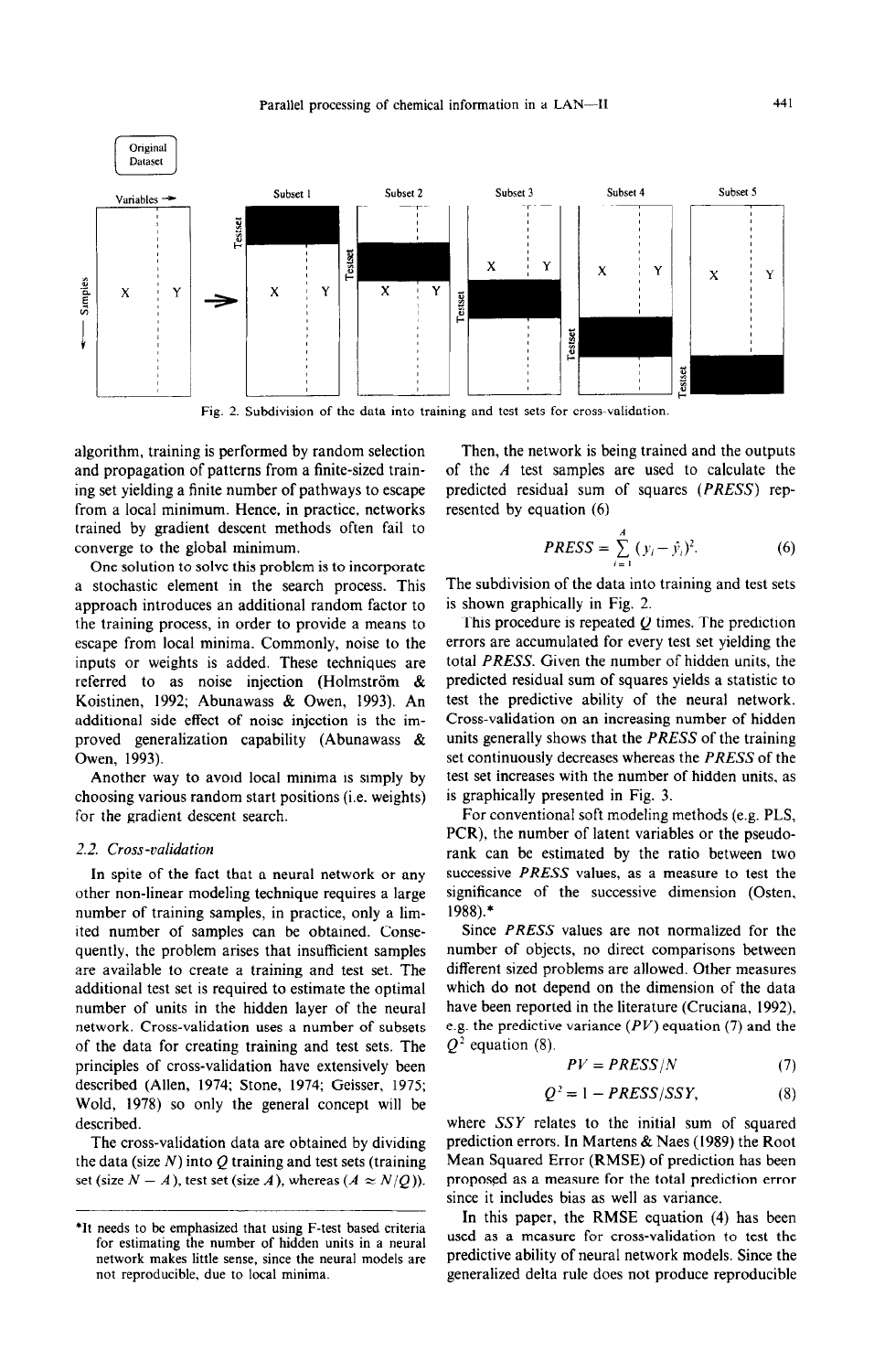

hidden units Fig. 3. Selecting the number of hidden units by finding a compromise between accuracy of fit and predictive ability.

weights, it can be imagined that faulty neural network models are obtained which are not fully trained, due to the presence of local minima in the error hyperspace, so special attention has to be paid during cross-validation that local minima are avoided.

Ending up in local minima can be avoided by reinitializing the gradient descent pathway from different locations in the error hyperplane, during the cross-validation. As can be expected, the computational effort becomes quite substantial. For example, when cross-validation is applied with Q subdivisions, on 1 up to *L* hidden units and *R*  reinitializations, the neural network has to be trained  $Q \cdot L \cdot R$  times. In general, this leads to long execution times accompanied by long-lasting computer overloads. For example, the cross-validation of a neural network for 1 up to 10 hidden units, on data subdivided into 10 cross-validation sets, applying 5 reinitializations  $(L = 10, Q = 10, R = 5)$ , requires 500 independent training sessions.

### 3. HYDRA DRIVEN PARALLEL CROSS-VALIDATION

The computation time can be reduced, approximately by a factor  $O$  by parallelizing the cross-validation procedure. This means that  $O$  networks are trained simultaneously on the  $Q$  subdivisions of the data. One single parallel run yields identical results as a standard cross-validation procedure. As already mentioned in the previous section, it is highly recommendable to retrain the neural network *R* times,

starting from different positions on the error hyperplane.

From the prediction errors equation (4) obtained from the *R* neural network models, the minimum, the mean and the standard deviation are calculated. The minimum prediction error is used for estimating the number of hidden units whereas the mean and standard deviation are used as statistics to give insight into the ruggedness of the error-hyperplane and the reproducibility of the various training processes.

Since the retraining cycles are completely independent for every subdivision of the data, parallel crossvalidation can be performed by using the HYDRA parallel programming environment (Melssen et al., 1996).

HYDRA driven cross-validation consists of the next three steps.

- 1. Assign the  $Q$  data subdivisions (training and test set) to Q computers and set the number of hidden units to 1.
- Train and test the networks for *L* hidden units and record the prediction errors. Then, repeat the training and test procedures on each computer *R* times (for the calculation of the statistics (minimum, mean, standard deviation) of the *R* prediction errors).
- Increase the number of hidden units by one and repeat step 2. When all networks for *L* hidden units are trained and tested, the procedure will finish, yielding a cross-validation table containing all prediction errors.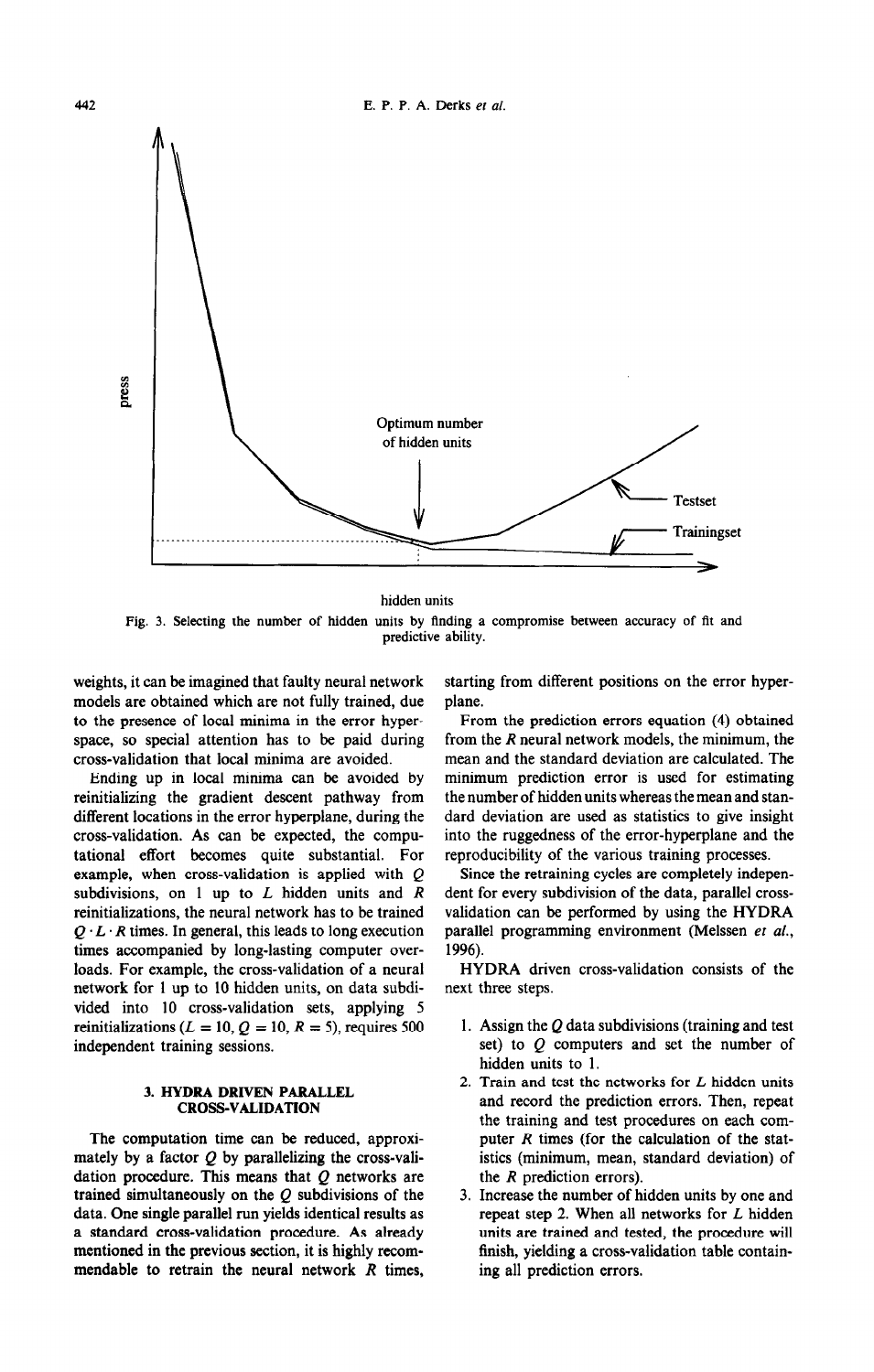The cross-validation table can be used to plot the statistics (minimum, mean or standard deviation) of the prediction errors, as a function of the number of hidden units and the data subdivisions. This way, the information considering the effect of data selection (dividing the data in training and test sets) and the effect of the number of hidden units is preserved.

By means of averaging the statistics of the prediction errors for all the cross-validation subsets, a general measure for the predictive ability, based on the data used, is obtained. In the Experimental Section the procedure will be described by an example from chemical practice.

HYDRA exploits the computational power of the fastest available workstations in a local area computer network and takes care of the control of all the parallel tasks. In this paper, technical details about HYDRA are omitted, since they are extensively described in the first part of this series (Melssen et *al.,*  1996).

## 3.1. *ConJguration*

In this section, the configuration of training parameters and the (parallel) cross-validation parameters are described.

3.1.1. *Training parameters.* The configuration of the neural network involves initializing the training parameters (McClelland & Rumelhart, 1988), e.g. the learning speed  $(\eta)$ , the momentum factor  $(\alpha)$ , injection noise, seed values for the initial weights and termination criteria. Most of these parameters have been described extensively in McClelland & Rumelhart (1988). Hence, in this section, only the parameters affecting the probability of getting stuck in local minima will be briefly described.

The momentum factor and the injection of noise during learning, both especially help to avoid ending up in local minima. Due to the momentum factor, the training process has a more conservative character (i.e. the actual weight adaptions consist of weighted sums of current and previous weight adaptions  $(w_i = w_{i-1} + \alpha \cdot \Delta w_{i-1} + \eta \cdot \Delta w_i)$ , which is required to "climb" out of local minima.

Injection noise (Holmström & Koistinen, 1992; Abunawass & Owen, 1993) is introduced by adding random selections from a normal distribution to the input variables, multiplied by a magnitude factor specifying the percentage injection noise. For example, in the case of autoscaled data (corrected for mean and variance), the variances of the input variables are scaled to  $\sigma = 1$ . Consequently 99.7% of all input values are within  $3\sigma$  limits. The addition of  $p\%$ normal distributed noise on variable  $x_i$  can be established by means of the following equation

$$
x_i = x_i + p \cdot \left[\frac{6 \cdot n_i}{100}\right],\tag{9}
$$

where  $p/100$  represents the fraction of the noise When the training procedure is started, the net-

The addition of *p%* normal distributed noise to range-scaled data can be performed in a similar way using

$$
x_i = x_i + p \cdot \left[ \frac{(UB - LB) \cdot n_i}{100} \right],\tag{10}
$$

where the symbols *LB* and UB denote the lower and upper bound, respectively. Applying injection noise during training is of vital importance for the crossvalidation results, since it helps the network to escape from local minima.

3.1.2. *Cross-validation parameters.* The configuration of the cross-validation (CV) procedure, involves specification of the number of hidden units *(L),* the number of subdivisions  $(Q)$  of the data set into training and test sets and the number of retraining procedures  $(R)$ .

The choice of the number of data subsets depends on the number of examples contained in the data. Note that  $Q$  subsets (training and test sets) are directed to the  $Q$  selected processing computers. For example, when five computers are available, a dataset containing 100 samples can be split in five separate training and test sets, as is shown in Fig. 2. The gray boxes represent the selected test sets, whereas the remaining samples are used for training the network.

Since subset selection is a very important aspect which influences the results of cross-validation to a high extent, extra attention has to be paid to the selection of training and test samples. Erroneous cross-validation results will occur when the test or training sets are not representative for the relationship to be modeled. Especially, for test sets, which contain a limited number a examples, the chance of selecting non-representative samples is considerable. In order to limit the effect of selecting non-representative samples in the test set, a simple range check is performed on every data segmentation. The range check controls the data selection in such a way that only test samples are selected which are in the same domain as the training samples.

#### 3.2. *Implementation*

The global concept of the PCV program is depicted in Fig. 4. The figure shows schematically that  $Q$ subsets are distributed on Q workstations. As the programs operate independently (asynchronous operation mode), attention will be focused on the processes on single hosts.

Since the training session on a single workstation might be too time consuming, the training process is segmented into computational blocks. Within one block the network tries to adapt the weights for a limited number of trials (epochs). Between the block, the load levels and status of the workstation are monitored in order to reschedule the process to another host, if necessary.

range, divided by the data range and  $n_i$  is randomly work weights will be initialized by selecting random selected from a normal distribution. values from a given distribution, as specified in a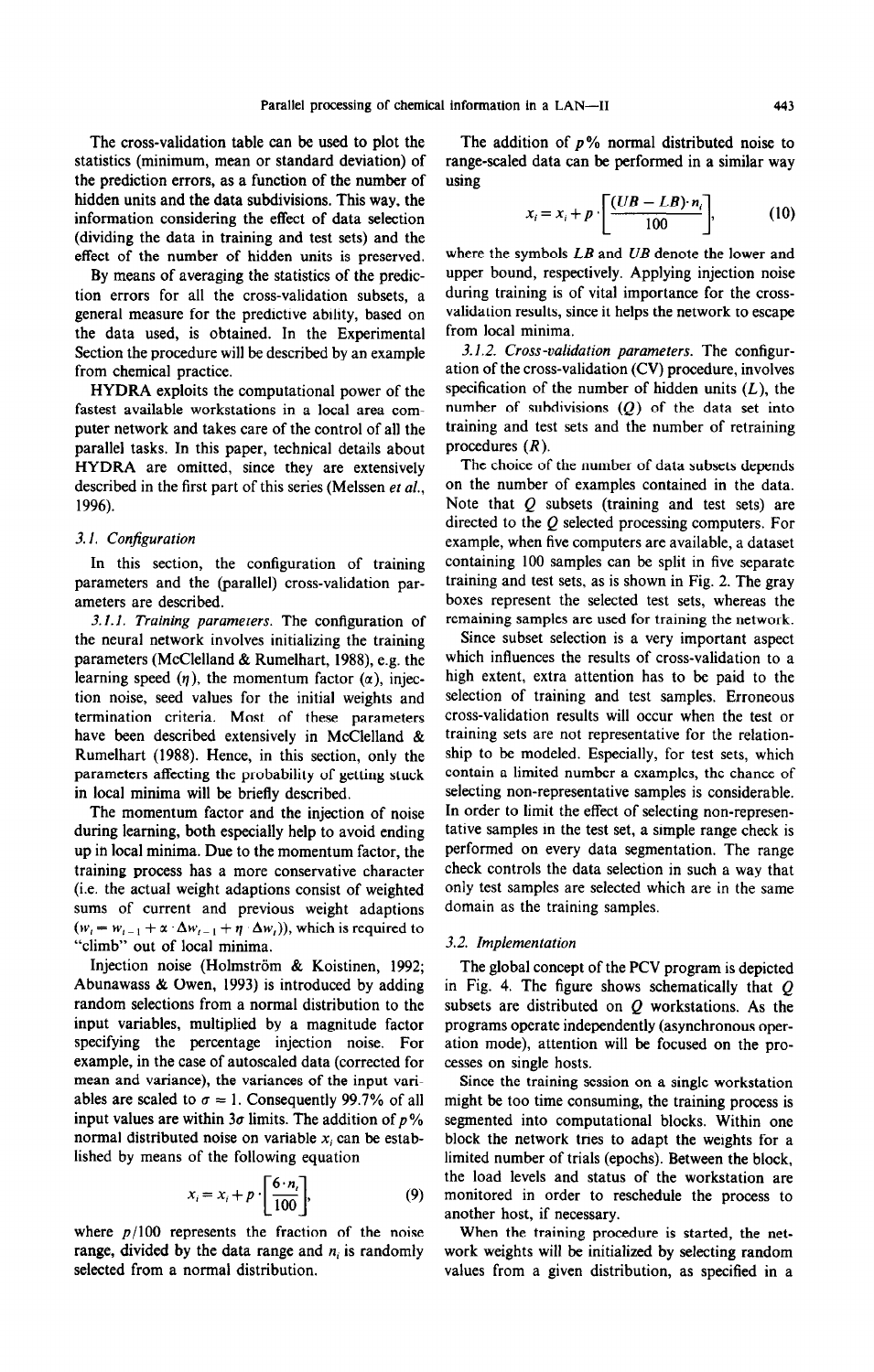

Fig. 4. A conceptual graph of Parallel Cross-validation. First the cross-validation sets are generated and directed to the fastest computers (containing arbitrary operating systems) available in the network. The MCP commands the various computers to read the configuration data, initialize the weights and start the training processes, for a given number of hidden units. Between the successive computing blocks, the computers are monitored for their performance. and replaced if necessary. As soon as one training session has completed (D), the prediction errors of the training and test set are written to a cross-validation table. The reinitializations and retraining processes will be repeated  $R \cdot L$  times (1 up to  $R$  reinitializations and 1 up to L hidden units).

network configuration file. Note that training parameters (e.g.  $\eta$ ,  $\alpha$ , epochs) are identical for every single training session. As soon as the maximum number of epochs has been exceeded, a message will be transmitted to the Master Control Program (MCP), indicating that the first block of training has finished. After sending this message, the weights are written to a file. Next, the weights from the previous blocks are read from disk and a successive block will start training the network. This process will repeat until the maximum number of blocks is encountered. The RMSE values for the training and test sets, specified by equation (4), are calculated and written to the cross-validation table.

Finally, the control will be given back to the MCP. At this time, the neural network has been trained and tested for its predictive ability, based on a single subdivision of the original dataset. As soon as the rest of the workstations have finished their calculations, the parallel cross-validation has completed for a single initialization. In the next run, the weights will be reinitialized by random sampling from a known distribution with a new seed value. The procedure described above will be repeated as is depicted in Fig. 4.

As soon as all retraining sessions have finished, the control is given back to the MCP. The number of hidden units is increased and the procedure described above will be repeated until the specified maximum number of hidden units is met.

#### 4. EXPERIMENTAL

## 4.1. Modeling *the physical structure and mechanical properties of yarns*

The parallel cross-validation procedure has been applied to data provided by AKZO-Nobel, The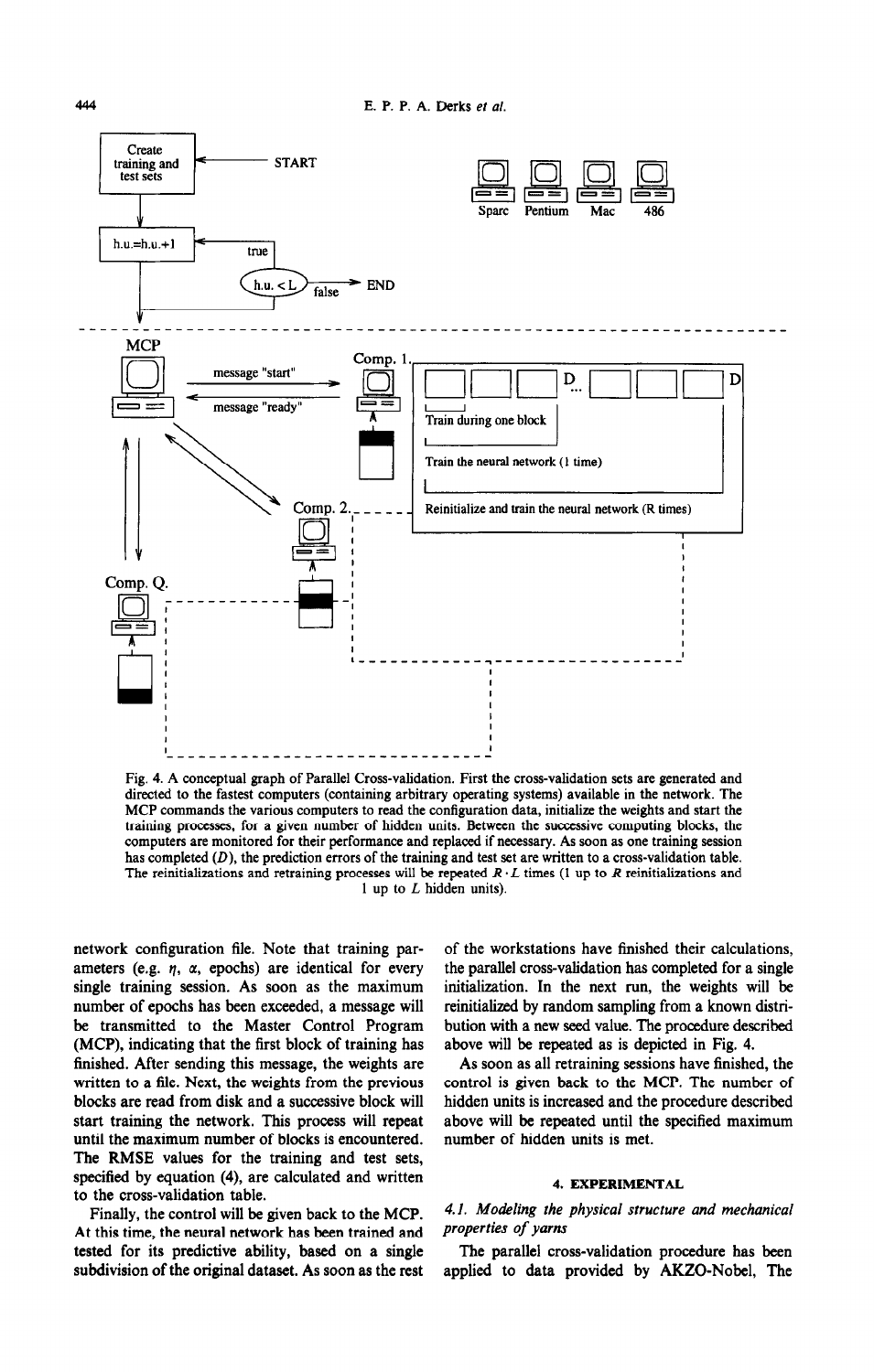Table 1. The PCV table containing the minimum RMSE values

| CV set         | Hidden units |       |       |       |       |       |       |       |       |  |
|----------------|--------------|-------|-------|-------|-------|-------|-------|-------|-------|--|
|                |              | 4     | 6     | 8     | 10    | 12    | 14    | 16    | 18    |  |
|                | 0.251        | 0.185 | 0.170 | 0.166 | 0.162 | 0.166 | 0.171 | 0.164 | 0.191 |  |
| $\overline{2}$ | 0.245        | 0.201 | 0.191 | 0.184 | 0.184 | 0.186 | 0.185 | 0.189 | 0.196 |  |
| 3              | 0.263        | 0.186 | 0.167 | 0.160 | 0.155 | 0.162 | 0.161 | 0.190 | 0.185 |  |
| 4              | 0.248        | 0.181 | 0.165 | 0.157 | 0.155 | 0.153 | 0.173 | 0.173 | 0.177 |  |
| 5              | 0.267        | 0.198 | 0.182 | 0.179 | 0.171 | 0.172 | 0.185 | 0.200 | 0.212 |  |
| Mean           | 0.255        | 0.189 | 0.175 | 0.169 | 0.165 | 0.167 | 0.175 | 0.183 | 0.192 |  |
|                |              |       | .     |       | .     |       | .     |       |       |  |

The last row presents the standard cross-validation results obtained by averaging the minimum RMSE values of the CV subsets.

Netherlands. The data are used for modeling the relationships between the physical structure and the mechanical properties of industrial poly(ethylene terephthalate) yarns. For a detailed description of the dataset, the reader is referred to de Weijer et al. (1992).

The most important characteristics of the physical structure of yarns are the crystallinity, size and orientation of the molecules. In total, 11 structure quantities have been measured. The mechanical yarn properties are described by parameters containing information about tensile strength, energy, absorbance, elongation and modulus.

#### 4.2. *Materials and methods*

The cross-validation program has been developed in the C programming language and has been executed in a network consisting of a number of (SUN  $Spare^{TM}$ ) workstations. A windows based userinterface has been developed in Matlab  $4.2^{TM}$  which establishes an environment for high performance numeric computation and visualization.

The MLF network contained one hidden layer with tangens hyperbolicus activation functions on every hidden unit whereas the input and output layer contained linear activation functions. Both input and output data were range-scaled between  $-1$  and 1 in order to accommodate to the tangens hyperbolicus activation function of the MLF network. The dataset consisting of approximately 300 samples has been rearranged in random order to eliminate the time effect in the data. The cross-validation sets were created by dividing the data into five test and training sets (Fig. 2). A simple outlier-detection procedure has been carried out in order to remove non-representative test objects outside the range of the training objects.

During the cross-validations, the network parameters ( $\eta = 0.005$ ,  $\alpha = 0.01$ , noise = 0.01, epochs = 4000) remained constant for every training process. The number of hidden units ranged from 1 up to 18. These values have been chosen based on information obtained from prior experiments (de Weijer *et al.,*  1992; Derks *et al.,* 1995). A relatively large number of hidden units has been chosen to visualize the effect of overfltting.

## 4.3. *Results*

During the cross-validation, the neural networks were retrained five times with different seed values selected from the internal clock of the main host  $(R = 5)$ . The RMSE values of the test set were constantly recorded for every neural model in the cross-validation procedure. The execution time for the parallel cross-validation (5 CV-runs, 1 up to 18 hidden units, 5 reinitializations, yielding  $1.8 \cdot 10^6$ epochs in total) took approximately 2 h on the network, containing 10 workstations.

In Table 1 the minimum prediction errors, obtained from *R* reinitialized and retrained networks, are summarized for five subdivisions  $(Q = 5)$  and 2 up to 18 hidden units  $(L = 18)$ . In the left-hand side of Fig. 5, the prediction errors are graphically displayed. It can easily be seen that the minimum prediction error, expressed as MIN(RMSE), mainly depends on the number of hidden units, whereas no significant dependency of the data subdivisions can be seen.

In Table 2 the standard deviations of the prediction errors are summarized. Additionally, the content of the table is displayed graphically on the right-hand side of Fig. 5. Again, the standard deviation of the prediction errors, expressed as STD(RMSE), mainly depends on the number of hidden units. The small variation between the CV-subdivisions demonstrates that the samples in the five training and test sets are representative for the relations to be modeled.

Neural networks with a small number of hidden units appear to yield more reproducible prediction errors than the "overtrained" networks. An explanation for this phenomenon is that small networks correspond to error hyperplanes which are smoother and easier to explore than the rugged error hyperplanes for large networks. Given a large number of hidden units, the situation might arise that the gradient descent search in the rigid search space ends in arbitrary local minima. Incidentally, the global minimum can also be encountered. It is evident that the optimal number of hidden units with respect to the predictive ability can be selected by tracing the minimum RMSE. The standard deviation of the prediction errors from reinitialization and retrained networks provides additional information about the reproducibility of the neural network models.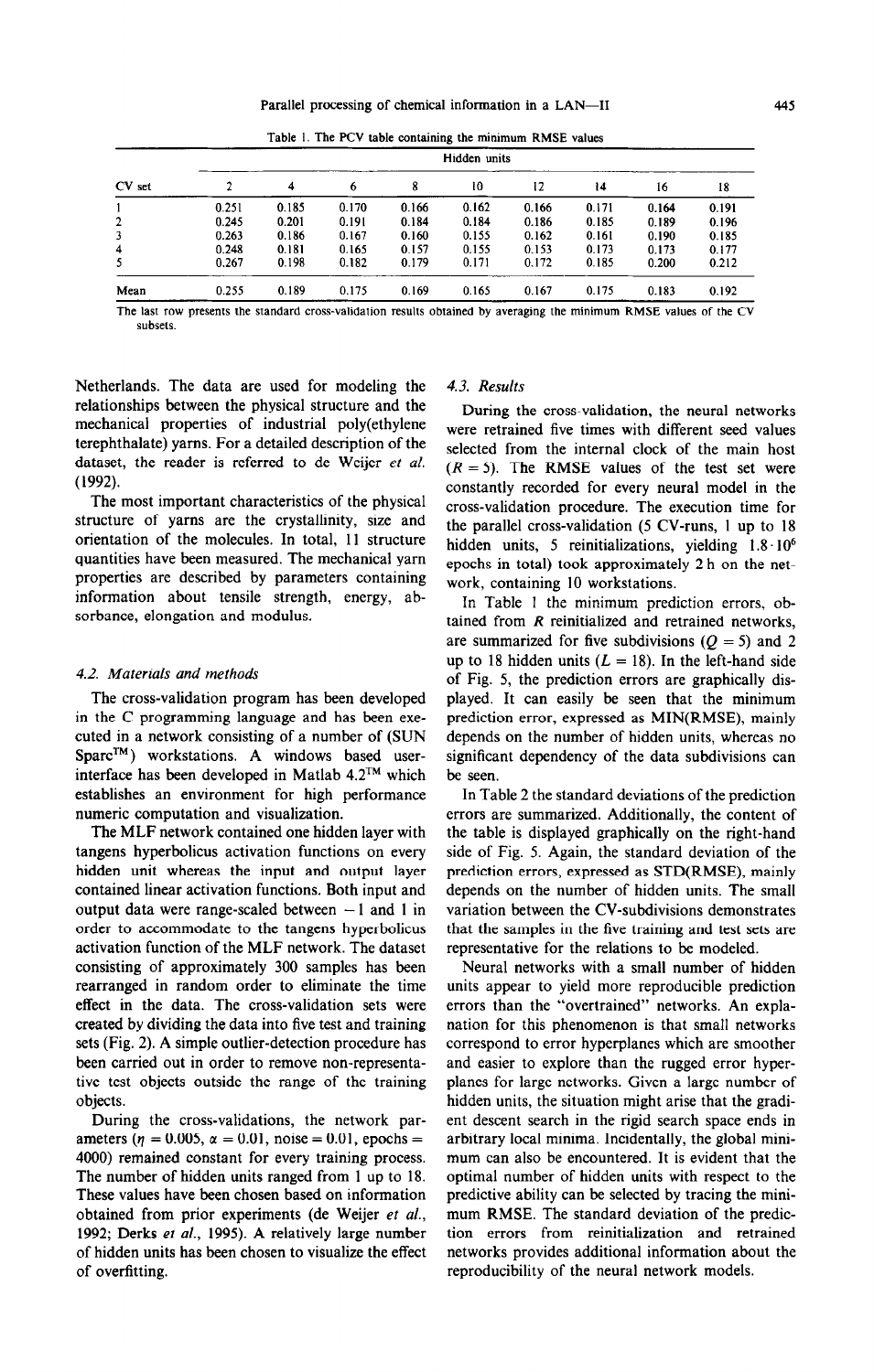

Fig. 5. Left: The minimum RMSE values obtained from the CV-subset  $i$  (x-axis) and hidden unit  $j$  (y-axis), based on R reinitializations. Right: The standard deviation of the RMSE values obtained from CV-subset  $i$  (x-axis) and hidden unit  $j$  (y-axis), for  $R$  reinitializations.

Averaging the predictions for the CV-subdivisions, Fig. 6 can be obtained. The MEAN(RMSE) as a function of the number of hidden units shows a clear minimum. The figure also reveals that the reproducibility decreases for large networks, as discussed above.

It can be concluded that 10 hidden units will suffice to create an optimal neural network model. Taking a larger number of hidden units results in a drastic deterioration of the predictive performance. In that case, the neural models become overtrained and lose their generalization ability for recognizing the test samples.

Since the overall RMSE equation (5) obscures the predictive ability per output unit, the RMSE of each

of the 11 output units equation (4), are visualized in Fig. 7. It can be concluded that the output units 2, 9 and 11 show poor predictive ability whereas the units 1, 7 and 8 perform best, which is in agreement with our expectations based on prior information of experimental errors (Derks et al., 1995). Note that these fairly good results could not be as well obtained by conventional cross-validation of the neural network models.

#### 5. CONCLUSION

Conventional cross-validation involves the subdivision of data in  $Q$  training and test sets and calculating the predictive ability with the test sets with the models

Table 2. The PCV table containing the RMSE standard deviations obtained by reinitialization and retraining the networks

| per host       |              |        |        |        |        |        |        |        |        |  |  |
|----------------|--------------|--------|--------|--------|--------|--------|--------|--------|--------|--|--|
| CV set         | Hidden units |        |        |        |        |        |        |        |        |  |  |
|                | 2            | 4      | 6      | 8      | 10     | 12     | 14     | 16     | 18     |  |  |
|                | 0.0009       | 0.0022 | 0.0018 | 0.0038 | 0.0043 | 0.0002 | 0.0093 | 0.0224 | 0.0356 |  |  |
| $\overline{2}$ | 0.0001       | 0.0022 | 0.0028 | 0.0042 | 0.0013 | 0.0013 | 0.0072 | 0.0168 | 0.0141 |  |  |
| 3              | 0.0008       | 0.0036 | 0.0025 | 0.0010 | 0.0011 | 0.0005 | 0.0092 | 0.0094 | 0.0249 |  |  |
| 4              | 0.0008       | 0.0031 | 0.0033 | 0.0035 | 0.0037 | 0.0041 | 0.0069 | 0.0266 | 0.0375 |  |  |
| 5              | 0.0005       | 0.0070 | 0.0031 | 0.0026 | 0.0013 | 0.0002 | 0.0119 | 0.0364 | 0.0301 |  |  |
| Mean           | 0.0006       | 0.0036 | 0.0027 | 0.0030 | 0.0023 | 0.0013 | 0.0089 | 0.0223 | 0.0285 |  |  |

In the last row the values arc averaged to give an indication of the repmducability of the RMSE as a function of the number of hidden units.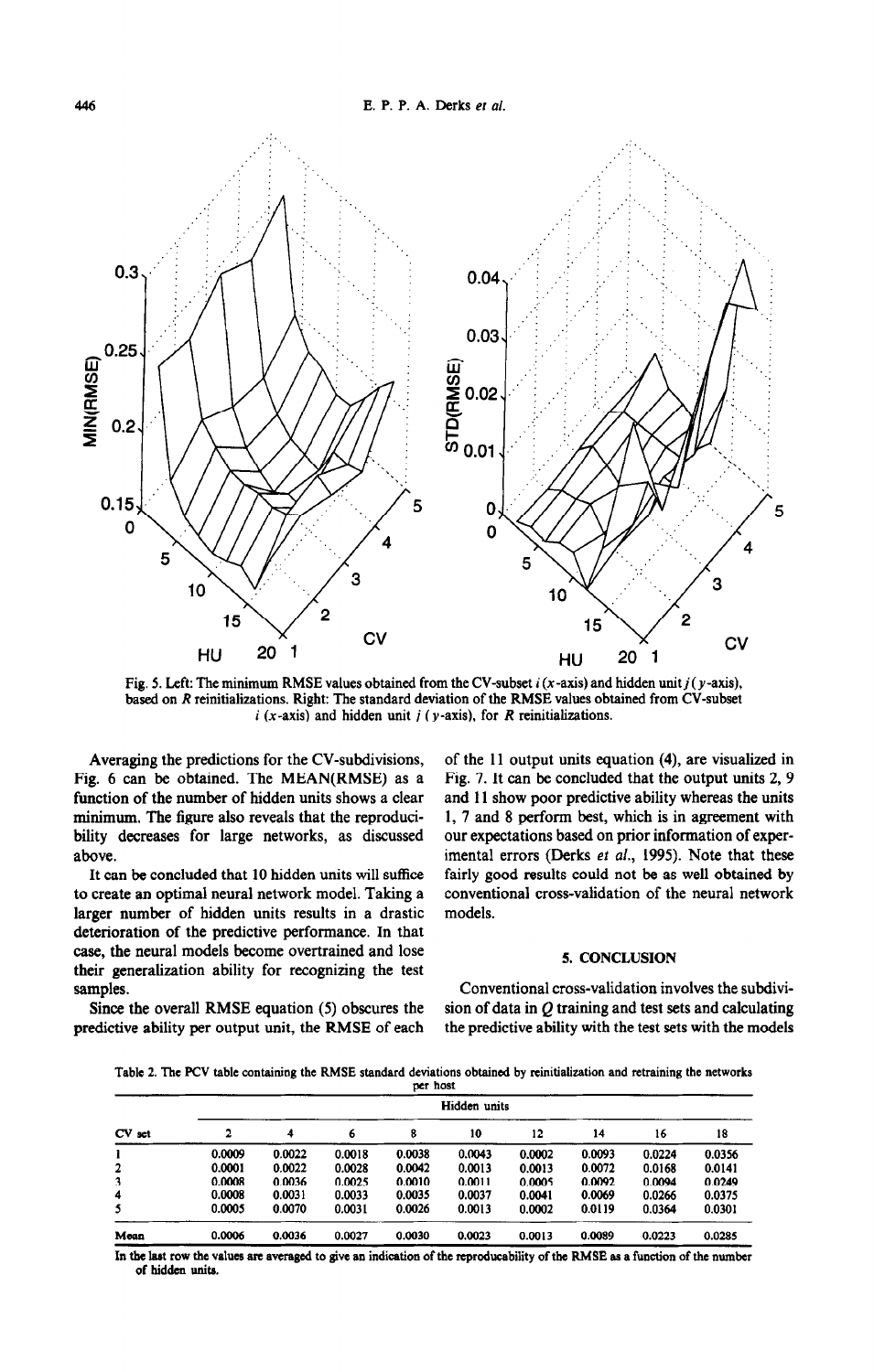

Fig. 6. The average RMSE as a function of the number of hidden units. The reproducability of RMSE is expressed by the  $2\sigma$  confidence intervals.

obtained from the training sets, for an increasing number of 1 up to *L* hidden units. The RMSE value of the models is a general measure of the predictive ability of the modeling method used.

Problems arise when conventional cross-validation is applied on neural network models trained by the generalized delta learning rule, due to the fact that weight initializations yield unreproducible neural network models. Every new initialization can be regarded as a new start position for the gradient descent search for the global minimum. Although special learning parameters (e.g. noise injection, momentum factor) can help to avoid local minima, no guarantee of finding the global minimum can be

given. The probability of finding the global minimum might be enhanced by selecting various random start positions for the gradient descent search. Consequently, there exists a bigger chance of "walking around" the local minima. Obviously, the chance of finding the global minimum directly depends on the smoothness of the error hyperplane and the number of local minima. Cross-validation by means of reinitializations and retraining the networks yields information about the smoothness of the error hyperplane and probably a better "neural" model can be established.

The HYDRA driven cross-validation of the neural network applied on the yam-data, yields good results



Fig. 7. The **average** RMSE per output unit, as a function of the number of hidden units.